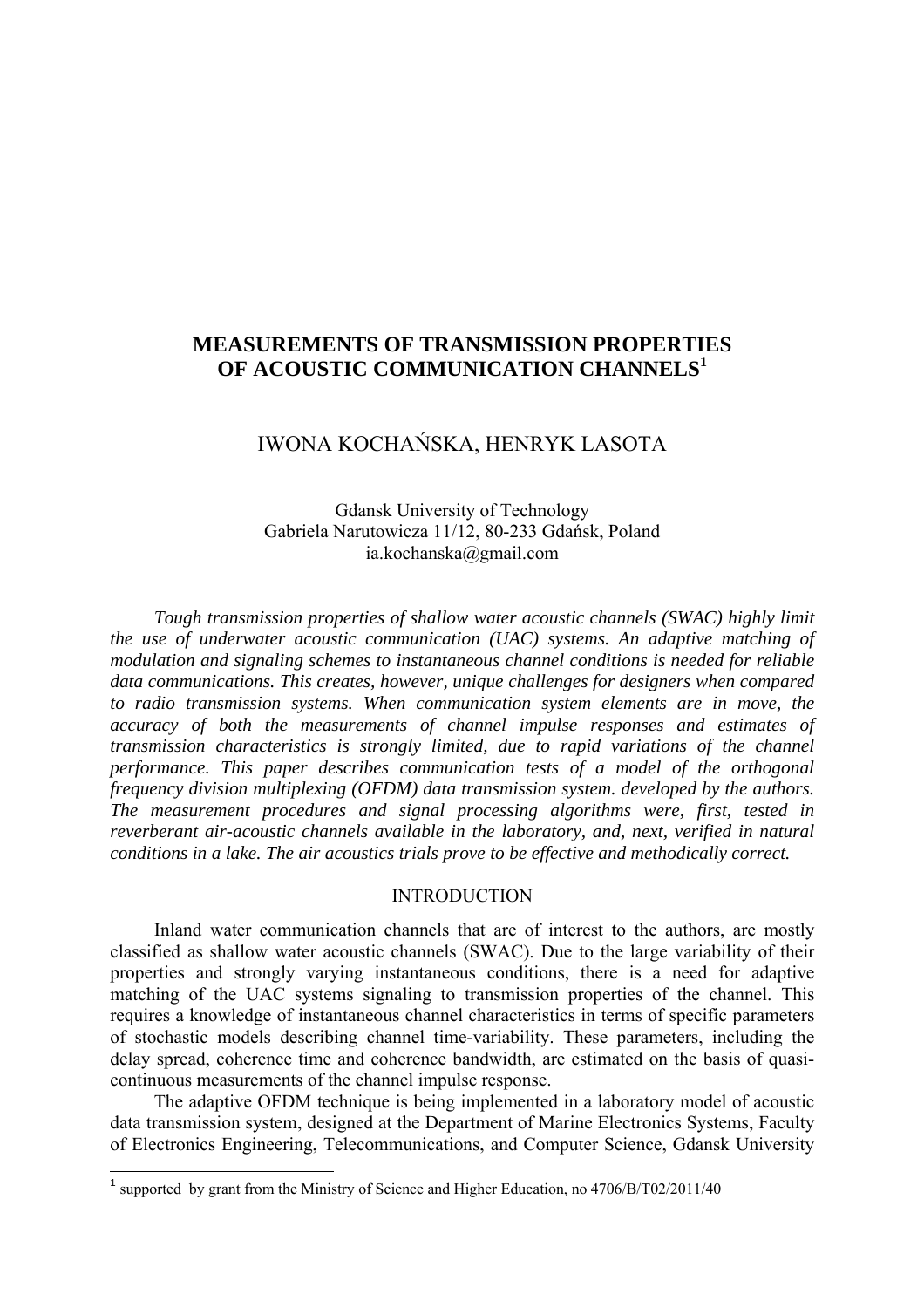of Technology. The motivation is to achieve reliable data communication in shallow inland waters, with the best possible performance, self-adapting to local, instantaneous conditions [1,2].

While the research in radio communications is mostly based on simulations using established models, the research in underwater acoustic communications is mostly based on sea trials, expensive, time-consuming, and weather dependent. For a time gain and lower costs, introductory tests of acoustic communication can be performed in the air. Channel measurements and communication tests performed in winter period in such friendly conditions can brought much experience to the authors, enriching profitably their design intuition.

This paper describes communication tests conducted with the use of a laboratory model of an OFDM data transmission system in both static and moving configurations of a receiver, first, in reverberant air-acoustic channels and, second, in a shallow lake. The impulse responses were measured using the correlation method based on transmission of pseudorandom maximum length sequence (MLS) signals. The dynamics of estimated channel transmission parameters was examined, and a procedure was developed and tested by the authors of matching the UAC system signaling parameters to varying channel conditions. The results allow for a discussion of relationships between the channel time-variability and limit values of the data transmission rate.

#### 1. SEARCH FOR TRANSMISSION PARAMETERS METRICS

*Impulse response measurements* are carried out using MLS signals. In order to estimate the channel characteristics with sufficient resolution, the channel needs to be sounded as often as necessary. [3,4].

It is desirable, that the impulse response was locally stationary throughout the duration of a single MLS sequence. Hence, the shorter the measurement sequence, the smaller is the possible change of the measured impulse response during a single sequence. At the same time, however, the sequence should be long enough to cover the entire impulse response of multipath channel, otherwise temporal aliasing can appear as source of a significant measurement error [5].

*Flexible channel modelling* is required for the adaptation of OFDM technique to ultrasound underwater communication. The most known and used in radio communications is the model based on the assumption of wide sense stationarity (WSS) of channel statistics and uncorrelated scattering (US) of multipath components achieving the system receiver [2-4,6]. Statistical parameters estimated from current impulse response and the channel model adopted are essential for OFDM signal parameters design [7]. The measured characteristics of the channel determine the physical layer parameters, such as the symbol duration, guard time duration and subcarriers spacing.

*Specifying the metrics of transmission parameters*, such as delay spread, coherence time and coherence bandwidth, for acoustic communication systems is needed, similar to radio communication systems, where the detailed rules for designing OFDM signals are known [1,7]. The acoustic channels being much different from the wireless ones, they do not meet the usual assumptions of quasi-stationary statistics used in radio system design.

The time spread of the acoustic channel is being characterized by the (commonly used in radio system analysis), root-mean-square value and maximum value of time-delay relative to the strongest component, calculated from the multipath intensity profile [7]. The coherence bandwidth and the coherence time are measured as the width of frequency correlation function and time correlation function, respectively, on several threshold levels. Examples of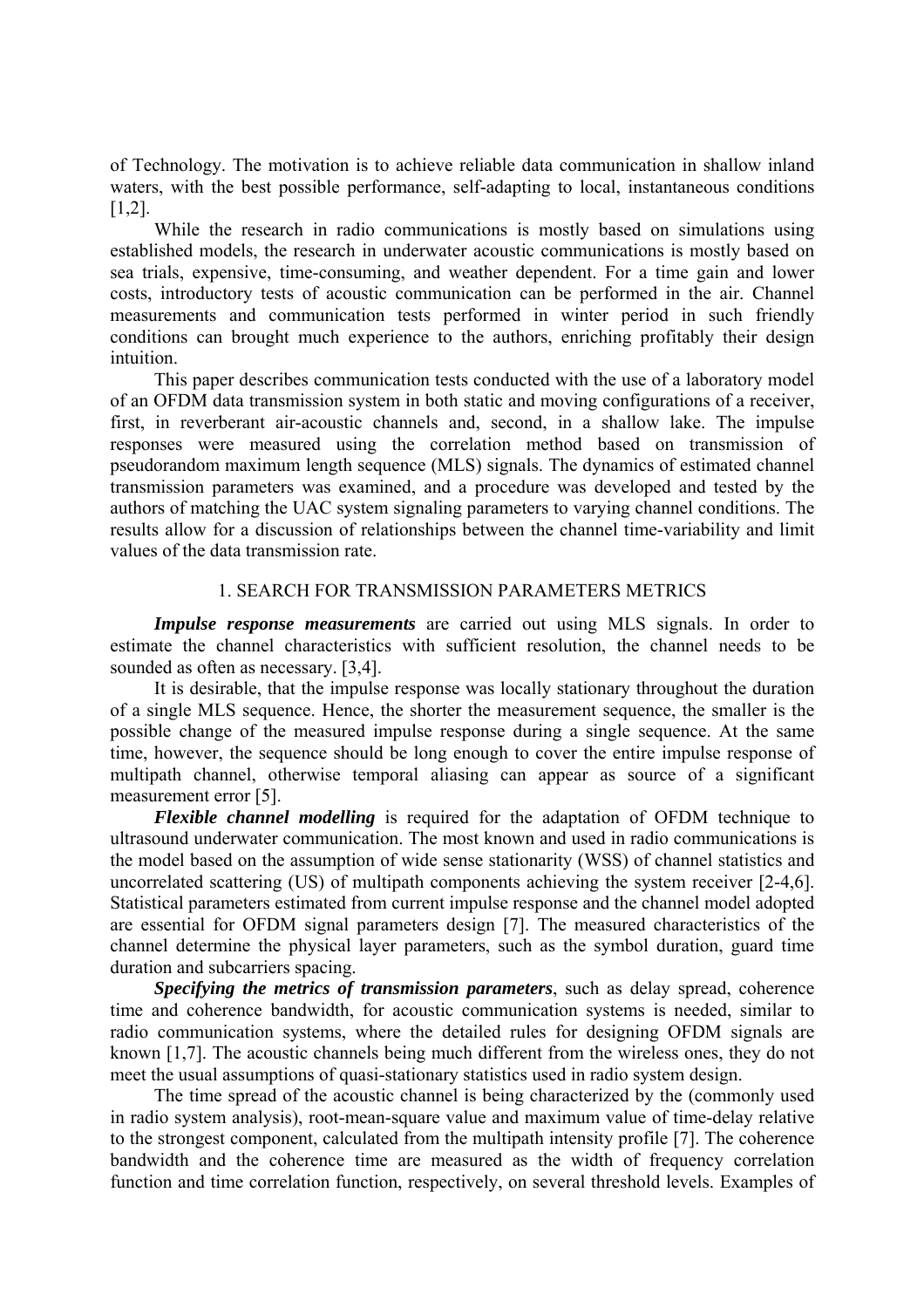these characteristics are shown at Fig. 1. For the multipath intensity profile, maximum delay spread  $\tau_M$  is marked as the time between the first and last received multipath component, at the threshold level of 10dB below the level of strongest component. Coherence bandwidth  $B_{\text{crit}}$  and coherence time  $T_{\text{crit}}$  are presented as the width of frequency correlation function and time correlation function, respectively, at threshold level of 0.5 of maximal value.



Fig.1. Example transmission characteristics of acoustic channel; multipath intensity profile (a), frequency correlation function (b) and time correlation function (c).

#### 2. LABORATORY TRIALS

For a time gain and lower costs, introductory channel impulse response measurement, transmission properties estimation and acoustic communication were performed by the authors in the air, in the Department premises. Laboratory trials allow to test measurement procedures and signal processing algorithms, implemented in the laboratory model of underwater communication system.

First, the acoustic channel was modelled at the roof of a building, with a few reflections, but strong environmental noise caused by the wind. Next, the reverberant acoustic channel was modelled in a long corridor 2.5 m wide and 2.5 m high. The measurements were performed over a distance of up to 6.5 meters that corresponds to almost 30 meters in water.

Standard loudspeaker and microphone were electroacoustic terminations replacing the underwater loudspeaker and hydrophone of the laboratory model of the OFDM data transmission system comprising two acoustic amplifiers, and two notebook computers with external USB sound cards. Microphone was fixed to a rope through a pulley system, moving with a speed of 40 cm/s, corresponding to about 1.7 m/s in water.

*Transmission characteristics* of acoustic channels were estimated based on measured impulse responses, collected with sufficient resolution. MLS signals of different order, from L=8 to 15 were used, repeated up to 256 times one after the other. All signals were created and recorded at 96 ksamples/second

The measured impulse responses and scattering functions are show in Figs. 2, 3 and 4 for three realizations of acoustic reverberant channel on the roof and in the corridor**.** In the first and second case the communication system was immobile. In the third case the microphone was moving in a uniform manner at a speed of about 40 cm/s. Table 1 presents the results of the transmission parameter analysis.

The delay spread maximum  $\tau_M$  and rms  $\tau_{\text{rms}}$  values were measured at -10 dB threshold level of the multipath intensity profile [7]. The coherence bandwidth  $B<sub>c</sub>$  was measured as the width of the frequency correlation function at several threshold levels, i.e. 0.9, 0.7 and 0.5 of the maximum value. Similarly, the coherence time  $T_c$  was measured at the same threshold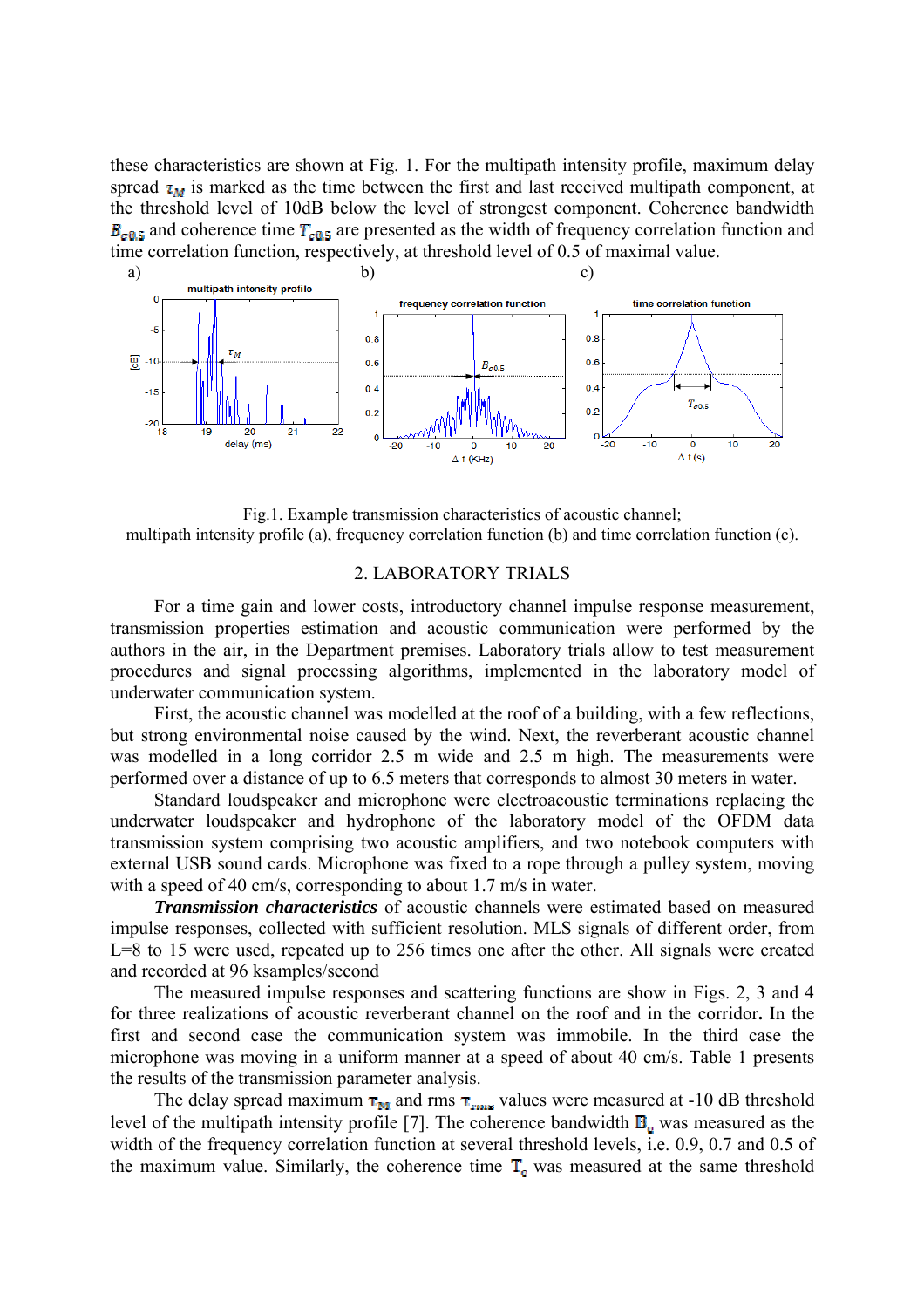levels of the time correlation function. In the case of narrowband radio channels, the Doppler spread is usually defined as the width of the Doppler power spectrum function [7]. In the case of broadband acoustic signals, the Doppler shift differs significantly for the upper and lower frequency limit of the bandwidth. The impact of the transmission system elements (or reflecting surface) movement has to be analyzed here in the time domain, as a time compression or expansion of the signal. In the first approach the authors assumed that the variability of the channel can be characterized by mere coherence time. It turns out that new metrics are necessary, characterizing signal changes by proper time compression/expansion coefficients instead of usually used Doppler frequency shifts.



Fig.2. Static acoustic channel – the roof, distance 6.5 m; impulse responses (a), single impulse response (b), and scattering function (c).



Fig.3. Static acoustic reverberant channel, distance 4.5 m; impulse responses (a), single impulse response (b), and scattering function (c).



Fig.4. Mobile acoustic reverberant channel, distance from 3.7 to 6.5 m; impulse responses (a), single impulse response (b), and scattering function (c).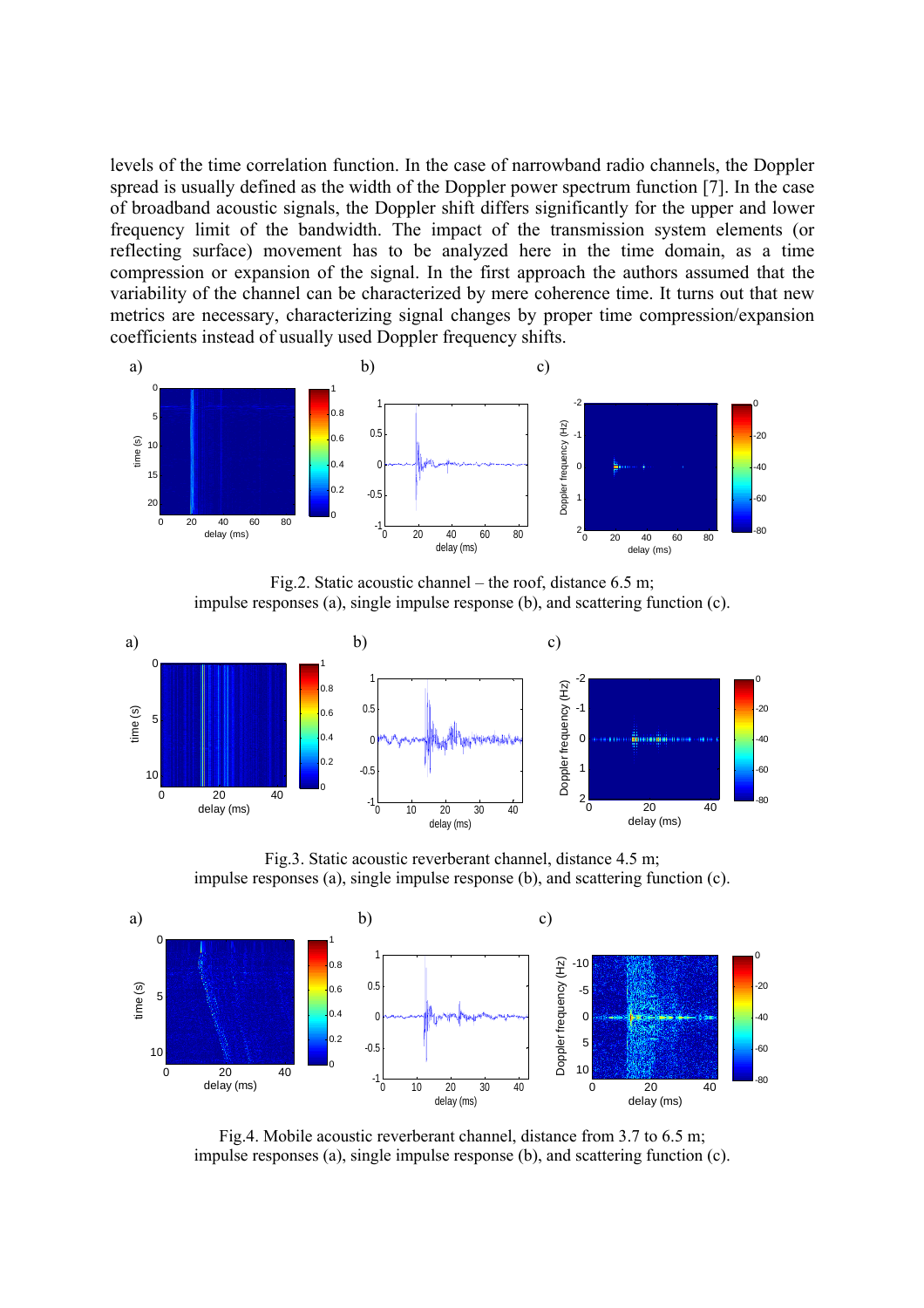*Transmission tests* were carried out in air for different configurations of the OFDM signal parameters. The bandwidth of the communication system was 3 kHz, with the centre frequency of 5 kHz. The subcarrier spacing was varied from 23.44 Hz to 2.93 Hz. A cyclic prefix was used of a length equal to 1/5 of the OFDM symbol length. Binary data, coded with PSK digital modulation scheme, were transmitted in each of the subchannels. Every second subcarrier was used as a pilot tone for simple equalization of the neighbouring data tones. During each of the transmission tests, the number of the subchannels that met a given requirement on the error rate, was measured, hence the communication system throughput could be calculated. The results are shown in Table 2. The number  $N_{\text{OFDM}}$  of the subchannels meeting a given BER requirement is shown as the percentage of all data subchannels.

| $U_1$ 1 igo. $\angle$ , $\angle$ , ally $\pi$ . |              |              |                |                          |                    |                |            |                |  |
|-------------------------------------------------|--------------|--------------|----------------|--------------------------|--------------------|----------------|------------|----------------|--|
|                                                 | $delay$ [ms] |              |                | coherence bandwidth [Hz] | coherence time [s] |                |            |                |  |
| Channel                                         | $T_{M}$      | $\tau_{rms}$ | $B_{\rm c0.5}$ | $B_{c0.7}$               | $B_{\alpha 0.9}$   | $T_{\rm c0.5}$ | $T_{c0.7}$ | $T_{\rm c0.9}$ |  |
| static $-$ roof                                 | 0.41         | 0.38         | 926            | 562                      | 176                | 9.8            | 4.5        | 0.7            |  |
| static $-$ corridor                             | 1.4          | 0.5          | 387            | 258                      | 47                 | 10             |            |                |  |
| $mobile-corridor$                               | 30           | 10           | 11.72          | 1.72                     |                    |                | 0.34       |                |  |

Tab.1. Transmission parameters estimated on the basis of impulse responses of Figs.  $2, 3, \text{ and } 4$ .

| $140.2$ . Investites of OTDIVI communication tests in channels of Figs. 5 and $\pm$ . |                   |                               |                         |                               |                      |                                  |                      |                                  |                             |  |
|---------------------------------------------------------------------------------------|-------------------|-------------------------------|-------------------------|-------------------------------|----------------------|----------------------------------|----------------------|----------------------------------|-----------------------------|--|
|                                                                                       |                   | Static channel (Fig. 3)       | Mobile channel (Fig. 4) |                               |                      |                                  |                      |                                  |                             |  |
| $B_{OPDM}$<br>[Hz]                                                                    | $T_{OFDM}$<br>[s] | $BER<10^{-1}$                 |                         | $BER \le 10^{-3}$             |                      | $BER \leq 10^{-1}$               |                      | $BER \leq 10^{-3}$               |                             |  |
|                                                                                       |                   | data rate<br>$[\text{bit/s}]$ | <b>NOFDM</b><br>1%]     | data rate<br>$[\text{bit/s}]$ | $N_{OFDM}$<br>$[\%]$ | data<br>rate<br>$[\text{bit/s}]$ | $N_{OFDM}$<br>$[\%]$ | data<br>rate<br>$[\text{bit/s}]$ | N <sub>OFDM</sub><br>$[\%]$ |  |
| 23.44                                                                                 | 0.05              | 323                           | 31                      | 32                            | 3.0                  | $\Omega$                         | $\theta$             | $\theta$                         |                             |  |
| 11.72                                                                                 | 0.10              | 539                           | 47                      | 35                            | 3.0                  | 48                               | 5.5                  | 6                                | 0.8                         |  |
| 5.86                                                                                  | 0.20              | 798                           | 67                      | 56                            | 4.5                  | 121                              | 11.7                 | 93                               | 9.0                         |  |
| 2.93                                                                                  | 0.40              | 908                           | 74                      | 31                            | 2.5                  | 73                               | 6.5                  | 44                               | 3.9                         |  |

Tab.2. Results of OFDM communication tests in channels of Figs. 3 and 4.

As one could expect, in the static reverberant channel, narrowing of a subchannel bandwidth determined higher data rate with a given acceptable BER. Longer OFDM symbol made the signal more immune to intersymbol interferences. In the case of a mobile system, the transmission failed for the subchannel bandwidth greater than 11.72 Hz, that corresponds to the coherence bandwidth calculated on the basis of the frequency correlation function at the threshold level of 0.7. For the subchannel bandwidth of 5.86 Hz, a significant increase of the bit rate was observed. However further narrowing of the subcarrier spacing led to a decrease of the relative number of acceptable subchannels. The highest transmission rate was achieved for the symbol length of 0.2 s, that indicates that the symbol length should be significantly lower than the coherence time determined from the time correlation function at the threshold level of 0.7. Thus, the signal design recommendations for the measured reverberant acoustic channel can be formulated as:

$$
\mathbf{B}_{\text{c0.7}} > \mathbf{B}_{\text{OFDM}} \tag{1}
$$
\n
$$
\mathbf{T}_{\text{c0.7}} \ll \mathbf{T}_{\text{OFDM}} < \tau_{\text{rms}} \tag{2}
$$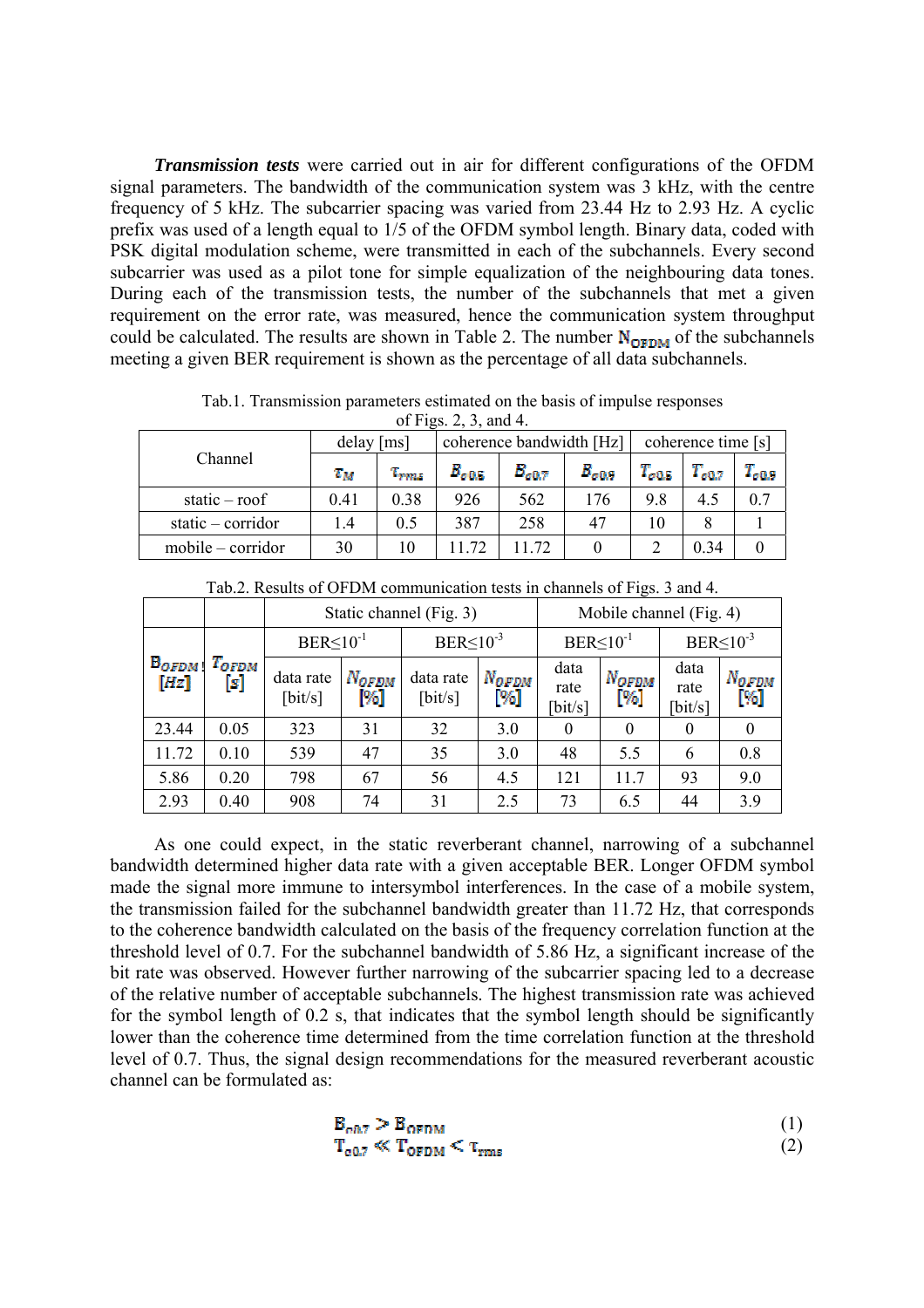where:  $B_{OFDM}$  and  $T_{OFDM}$  are the OFDM subchannel bandwidth and symbol duration, respectively;  $B_{\text{cur}}$  and  $T_{\text{cur}}$  are the coherence bandwidth and coherence time calculated as the width of the corresponding correlation function at the level of 0.7 of maximum value;  $\tau_{rms}$  is the root mean square value of the delay spread.

### 3. UNDERWATER COMMUNICATION TESTS

Underwater experiments were carried out in a lake. A hydrophone and hydroacoustic speaker were used with appropriate amplifiers, together with the same notebook computers and external sound cards with sampling frequency of 96 ksamples/second. The communication software was developed and extensively tested during laboratory air communication tests. The underwater channel was ca. 4 m deep, and experiments were performed at distances from 1 to 30 m. The speaker was placed 1 or 2 m below the surface and the hydrophone was placed 0.5, 1 or 2 m below the surface. In mobile scenarios, the hydrophone was moving slowly with the velocity of 15 cm/s

*Transmission characteristics* of underwater channel were measured using the same MLS signals, as in the case of laboratory trials. The measured impulse responses and scattering functions are show in Figs. 5 and 6 for two realizations of underwater communications: a static one and one with a slowly moving receiver.



Fig.5. Static underwater channel, distance 4 m; impulse responses (a), single impulse response (b), and scattering function (c).



Fig.6. Mobile underwater channel, distance from 5.4 to 4 m; impulse responses (a), single impulse response (b), and scattering function (c).

Table 3 presents results of the transmission parameter analysis for the two cases. The maximum and rms values of the delay spread were measured at the -10 dB threshold level of the multipath intensity profile. The coherence bandwidth and the coherence time were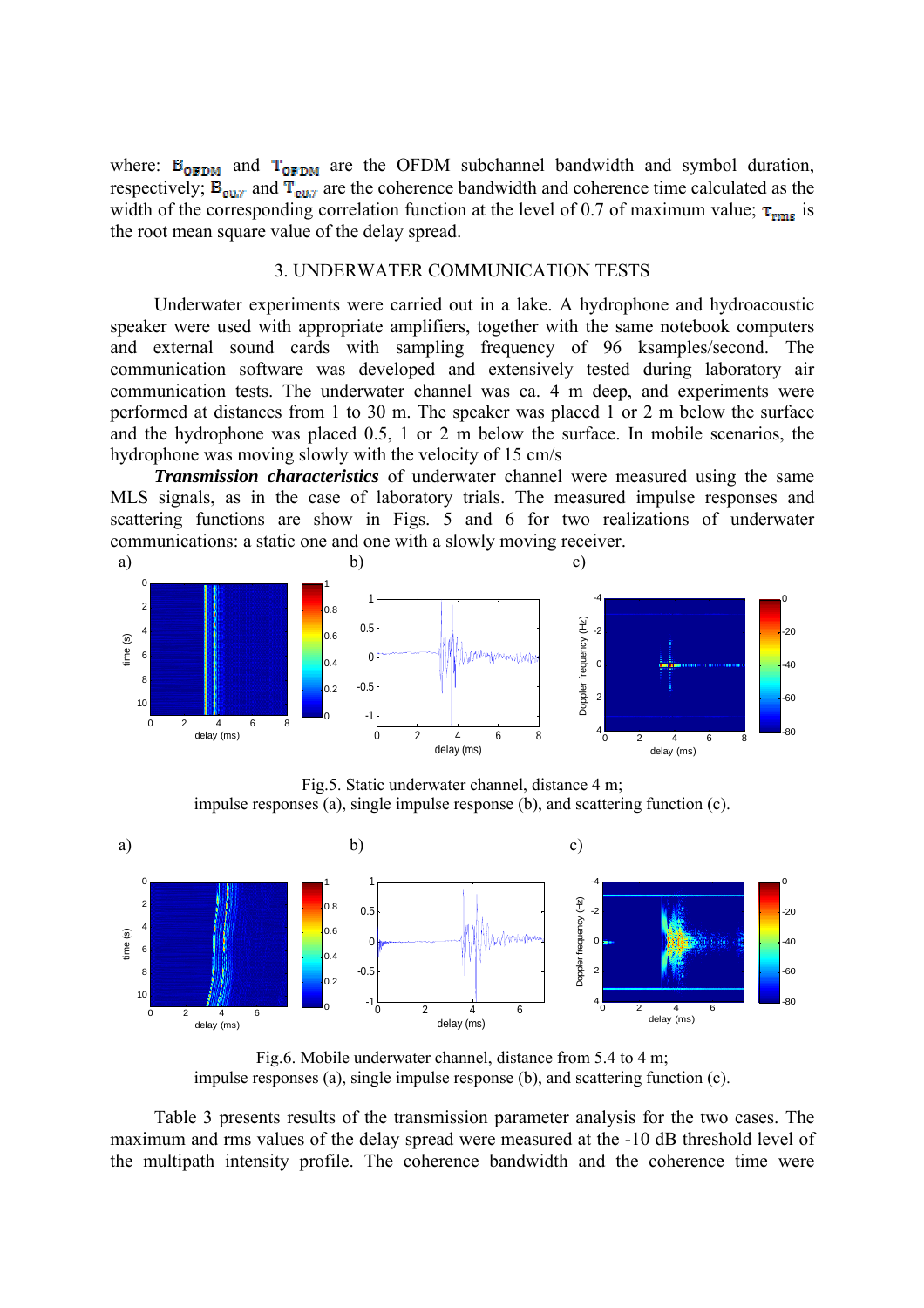measured as the width of the corresponding functions at the threshold levels of: 0.9, 0.7 and 0.5.

*Transmission tests* were performed immediately afterwards, in the same conditions. Similarly as in the case of the in-air laboratory experiments, the bandwidth of the communication system was 3 kHz, with the centre frequency of 5 kHz.

Three configurations of the OFDM signal parameters were examined, with the symbol duration values around the coherence time at threshold level 0.7 of the mobile channel (Table 3). Thus the subcarrier spacing was set, subsequently, at 23.44 Hz, 11.72 Hz and 5.86 Hz. The same length of the cyclic prefix was used as in the air, equalling 1/5 of the OFDM symbol. The transmitted OFDM frames consisted of a synchronization sequence 1.36 s long, and 64 data symbols, each lasting, respectively, 3.2 s, 6.5 s, and 13.1 s. Similarly as in the air acoustics experiment, binary data coded with PSK digital modulation scheme, were transmitted in each of the OFDM subchannels. Every second subcarrier was used as a pilot tone.

| Channel | $delay$ [s] |                |                        | coherence bandwidth [Hz]  |                  | coherence time [s] |                |                  |  |
|---------|-------------|----------------|------------------------|---------------------------|------------------|--------------------|----------------|------------------|--|
|         | Ŧм          | 'Urrezo        | ${\bf B}_{\alpha 0.5}$ | $\mathbf{B}_{\alpha 0.7}$ | $B_{\alpha 0.9}$ | $T_{\alpha 0.5}$   | $\rm T_{60.7}$ | $T_{\alpha 0.9}$ |  |
| static  | 0.5         | 0 <sub>4</sub> | 632                    | 492                       | 257.8            | 0.71               | 0.12           | 0.08             |  |
| mobile  | 4.4         |                | 351                    | 70                        | 46.9             |                    | 0.09           | 0.00             |  |

Tab.3. Transmission parameters estimated on the basis of impulse responses of Fig. 5 and Fig. 6.

During each of the transmission tests, the number of the subchannels that met the requirement for a given bit error rate, was measured. On this basis the communication system throughput was calculated. The results are shown in Table 4.

|                                                                    |                   |                        |                                                     | Static channel (Fig. 5)       |     | Mobile channel (Fig. 6)                                    |                          |                               |                       |  |
|--------------------------------------------------------------------|-------------------|------------------------|-----------------------------------------------------|-------------------------------|-----|------------------------------------------------------------|--------------------------|-------------------------------|-----------------------|--|
| $B_{OFDM}$<br>$\left\lceil \frac{\ln x}{\ln x} \right\rceil$<br>БI |                   | $BER \leq 10-1$        |                                                     | BER $\leq 10-3$               |     | $BER \leq 10-1$                                            |                          | BER $\leq 10-3$               |                       |  |
|                                                                    | <sup>T</sup> ofdm | data<br>rate<br>bit/s] | N <sub>OFDM</sub><br>$\llbracket \psi_0 \rrbracket$ | data rate<br>$[\text{bit/s}]$ | [%] | $N_{\text{OPDN}}$ data rate<br>$\left[\text{bit/s}\right]$ | N <sub>OFDM</sub><br>[%] | data rate<br>$[\text{bit/s}]$ | <b>NoFD</b><br>$[\%]$ |  |
| 23.44                                                              | 0.05              | 372                    | 42                                                  | 13                            | 1.5 | 303                                                        | 34                       | 13                            | 0.4                   |  |
| 11.72                                                              | 0.1               | 582                    | 56                                                  | 16                            | 1.5 | 347                                                        | 67                       | 16                            | 0.8                   |  |
| 5.86                                                               | 0.2               | 880                    | 77                                                  | 22                            | 2.0 | 615                                                        | 54                       | 0                             | 0.0                   |  |

Tab.4. Results of OFDM communication tests in the channels of Fig. 5 and 6.



Fig.7. Evolution of OFDM communications system throughput with the number of OFDM symbols per frame;  $BER \le 10^{-3}$ ; acoustic reverberant channel (a) and underwater channel (b).

As in the case of the in-air tests of reverberant channel, the static trial showed, that a narrowing of the OFDM subcarrier spacing enables to achieve a higher data rate at the given